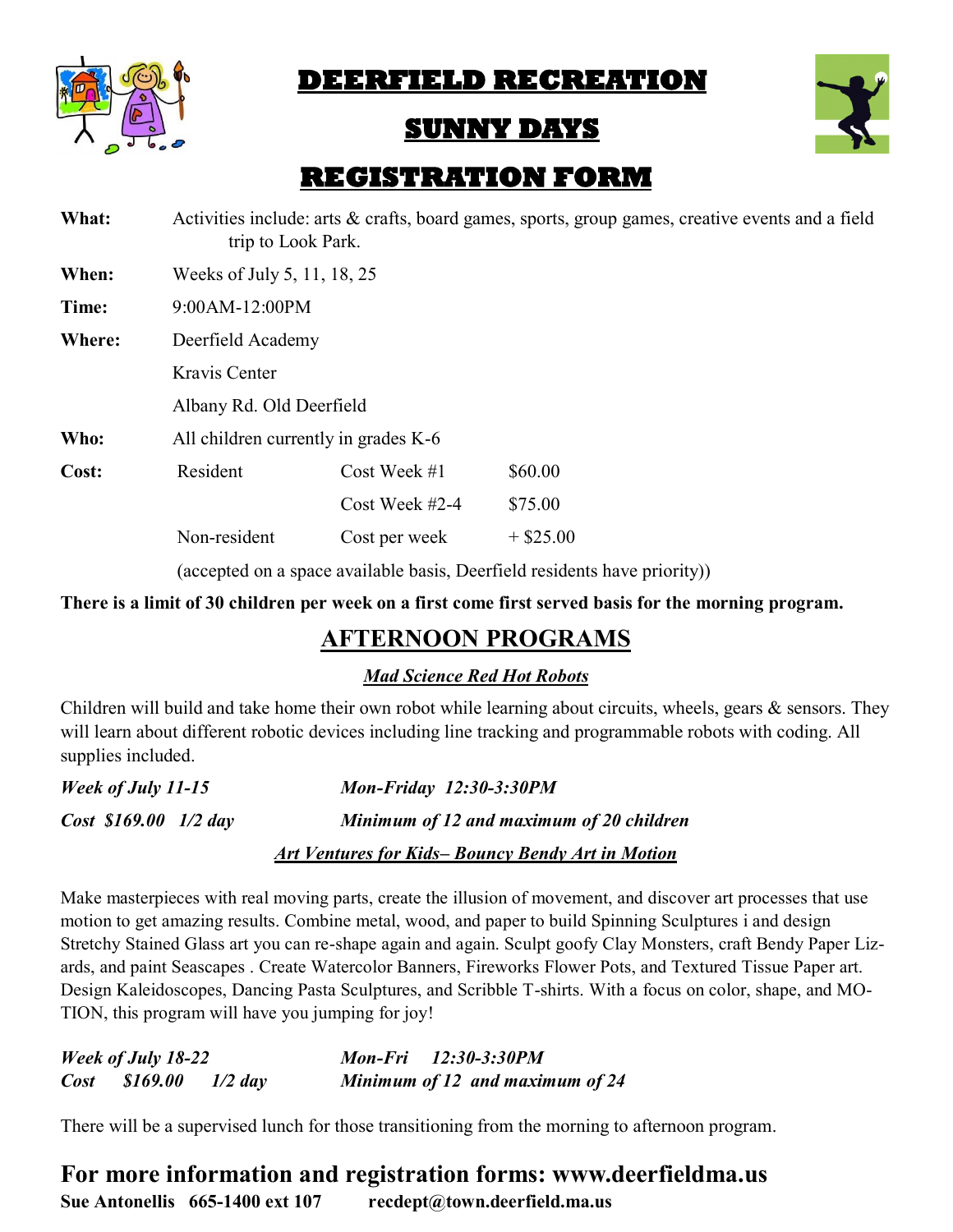### *PARENTS*

Welcome to the Recreation Department's Sunny Days Program. The department has been running this program for over 20 years. This is a fun experience for kids in a supervised, safe environment. Our councilors are high school and college students and are assisted by our younger councilors in training.

This year we will be offering a full day program for two of the weeks. This year our afternoon programs will include: Art-Ventures: Bouncy Bendy Art in Motion and the Mad Science-Red Hot Robots program ( all Monday-Friday). Hopefully there is a little something different that your child will enjoy!

You may sign up for the entire day, with a supervised lunch ( children bring their own lunch) or the morning recreation program or the afternoon programs.

A typical day consists of a craft, snack, free play, and outdoor time. We will go to Look Park on July 15th & 29th. The children will play on the playground and in the water spray area.

Please provide a snack and drink each day. We have some children extremely allergic to peanuts, peanut butter and peanut products. For the safety of the children in our program please do not send a snack that has any of these ingredients.

Also, we recommend sneakers rather than sandals since the kids are running around, jumping rope and playing games outside each day.

Please apply sunscreen before your child arrives.

#### **Please send an immunization form signed by your doctor along with the registration form.**

### **As Covid protocols are always changing, these will be addressed closer to the beginning of camp. You will have to symptom check every day before they attend our program.**

Last year our programs filled quickly and we filled 3 of the 4 weeks so register early so your child won't be disappointed!

Thank you for attending our program. We hope we get to enjoy your child in a fun filled environment!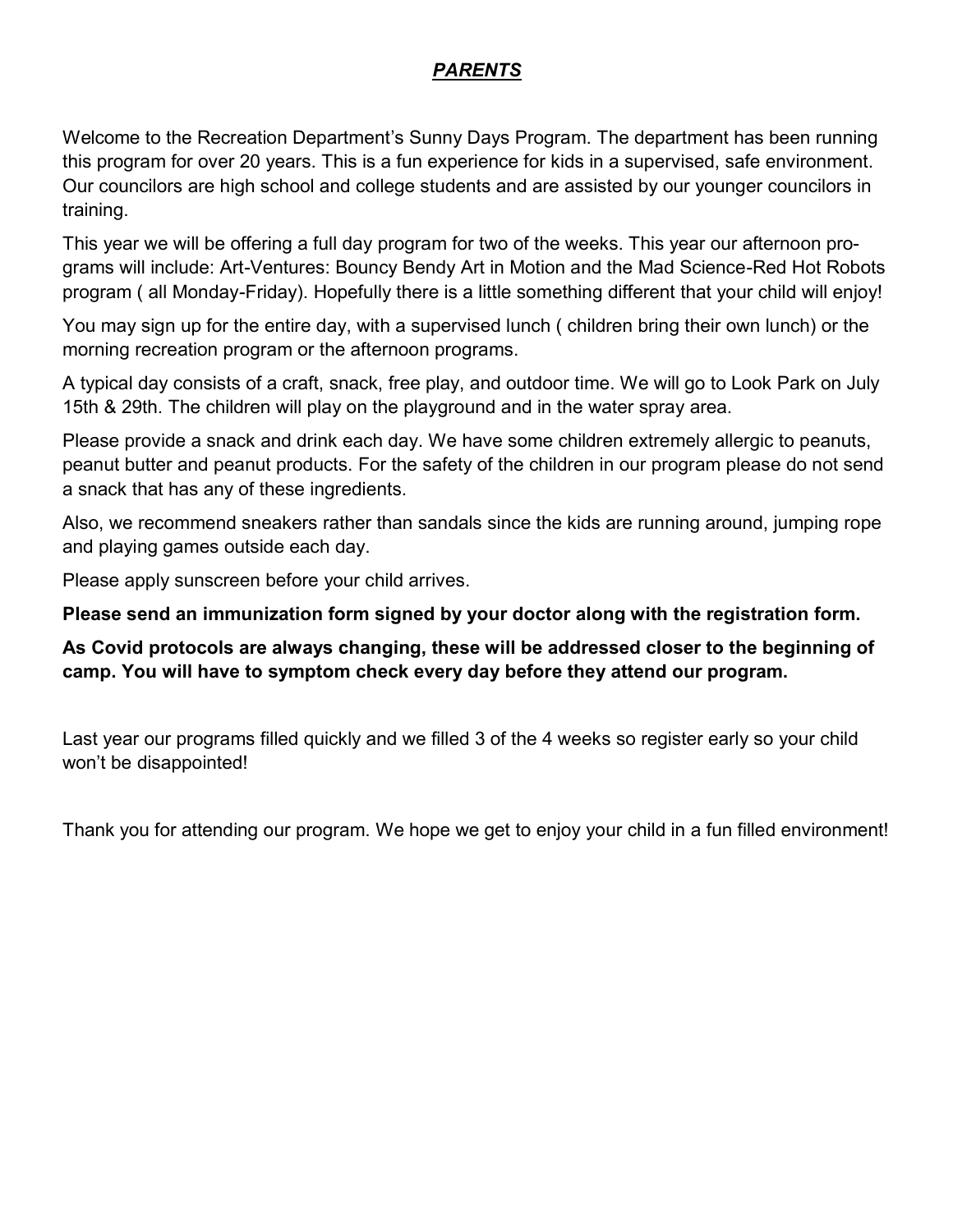### **Deerfield Recreation Sunny Days**

| Name:                                                                 | DOB:   |         | $AGE$ :    |  |
|-----------------------------------------------------------------------|--------|---------|------------|--|
| Address:                                                              | Grade: |         | M F        |  |
|                                                                       |        |         | Telephone: |  |
| Parents/Guardians Name:                                               |        | e-mail: |            |  |
| Emergency Phone $\#$ 1.                                               | 2.     |         |            |  |
| Children are allowed to leave the program at the end of the day with: |        |         |            |  |
| 1.                                                                    |        |         |            |  |
|                                                                       |        |         |            |  |

A child must have a note and you must inform the camp director if your child is going home with someone other than listed above. Also, please inform your child who will be picking them up each day.

**[This is a two-sided form. Please read and complete both sides of this form.]**

**Reservation of Authority to Determine Participation:** The Town of Deerfield reserves the right to determine its capability of serving any child and has the right and responsibility to deny admission or terminate enrollment for any child whose behavior maybe deemed disruptive or harmful to the program or other children participating in the program.

|                                                    | <b>OVER</b>      |                           |
|----------------------------------------------------|------------------|---------------------------|
| July 5<br>Week 1                                   | \$60.00          |                           |
| Week 2<br>July 11                                  | \$75.00          |                           |
| Week 3<br>July 18                                  | \$75.00          |                           |
| Week 4<br>July 25                                  | \$75.00          |                           |
| <b>Mad Science July 11-15</b>                      | \$169.00         |                           |
| <b>Art-Ventures July 18-22</b>                     | \$169.00         |                           |
| <b>School Choice or</b><br>Add                     | \$25.00 per week |                           |
| <b>Out of Town</b>                                 |                  |                           |
|                                                    | <b>Total</b>     |                           |
| Make check payable to the <b>Town of Deerfield</b> |                  |                           |
| <b>Thank you</b>                                   |                  |                           |
| Mail to: Deerfield Recreation Dept.                | 8 Conway St.     | South Deerfield, MA 01373 |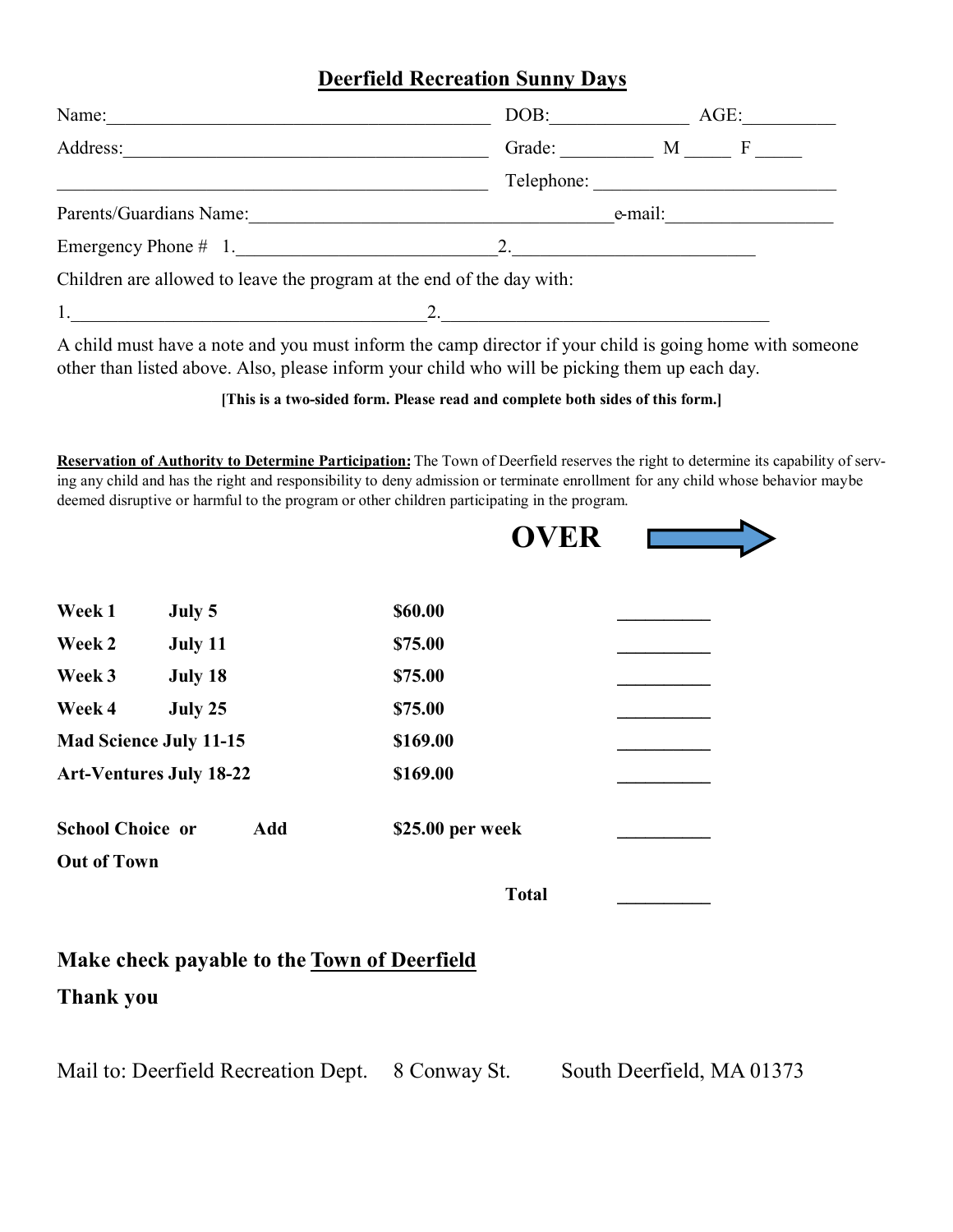## DEERFIELD SUMMER RECREATION PROGRAM

#### **CONSENT AND RELEASE FORM**

|           | child's participation in voluntary athletic or recreational programs of the Town of Deerfield. I agree and covenant to forever RELEASE, acquit, discharge and              |  |
|-----------|----------------------------------------------------------------------------------------------------------------------------------------------------------------------------|--|
|           | hold harmless the Town of Deerfield, the Recreational Committee, and any and all of its employees, agents, board members, volunteers and any and all individuals and       |  |
|           | organizations assisting or participating in the voluntary athletic or recreational programs of the Town of Deerfield (hereinafter collectively the "Town of Deerfield")    |  |
|           | from any and all claims of any nature whatsoever, rights of action and causes of action that may have arisen in the past or which may arise in the future, directly or     |  |
|           | indirectly, from any and all known or unknown personal injuries to my child or property damage resulting from or in any way growing out of, directly or indirectly,        |  |
|           | and which my said minor child has or hereafter may acquire, either before or after he/she has reached his/her age of majority resulting from my child's participation in   |  |
|           | the Town of Deerfield voluntary athletic or recreational programs I hereby forever, RELESE, indemnify, defend and hold harmless the Town of Deerfield against any          |  |
|           | and all legal claims of any nature or kind whatsoever and proceedings of any description that may have been asserted in the past, or may be asserted in the future,        |  |
|           | directly or indirectly, arising from personal injuries to my child or property damage resulting from my child's participation in the Town of Deerfield voluntary athletic  |  |
|           | or recreational programs. I further affirm that I have read this Consent and Release Form and that I understand the contents of this Form. I understand and agree that     |  |
|           | the Town of Deerfield reserves the right to determine its capability of serving my child and has the right and responsibility to deny admission or terminate enrollment    |  |
|           | for my child or any child whose behavior may be deemed disruptive or harmful to the program or other children participating in the program. I further understand that      |  |
|           | my child's participation in these programs is voluntary and that my child and I are free to choose not to participate in said programs. By signing this Form, I affirm     |  |
|           | that I have decided to allow my child to participate in the Town of Deerfield's athletic or recreational programs with full knowledge that the Town of Deerfield will      |  |
|           | not be liable to anyone for personal injuries or property damage my child or I may suffer in the voluntary participation of the Town of Deerfield athletic or recreational |  |
| programs. |                                                                                                                                                                            |  |
|           |                                                                                                                                                                            |  |

Signed:

Parent or Guardian of:

(Please print clearly)

Date:

#### **MEDICAL INSURANCE AND/OR MEDICAL CHARGES POLICY**

By nature, many programs provided by the Deerfield Recreational Department have inherent risks associated with participation.The Deerfield Recreational Department and/or Town of Deerfield DO NOT PROVIDE ACCIDENT OR HOSPITIALIZATION INSURANCE FOR PROGRAM PARTICIPANTS. Therefore all participants are required to have medical insurance and/or be responsible for any and all costs of any nature or kind whatsoever forinjuries or treatments which may arise out of participating in the Deerfield Recreational Programs. Participation in all department programs is voluntary and participation is at the participant's own risk.

#### **Consent to Medical Treatment:**

As a parent or legal guardian of the above named participant or as a participant myself, I hereby give my consent for any and all emergency medical care taken by a duly certified, trained, and/or licensed emergency care technician, doctor, dentist, nurse, first responder, or other appropriate similarly licensed or certified personnel, as may be administered in the process of providing emergency care of whatever form necessary to preserve life, limb or well being.

I authorize and request the Town of Deerfield to give, disclose and release to any emergency care provider all individually identifiable health information as I have provided to the Town of Deerfield. This authorization and request is a consent to the release of such information under current and future laws, rules and regulations, including but not limited to the Health Insurance Portability and Accountability Act of 1996 ("HIPAA") and regulations promulgated pursuant thereunder.

Parents / Guardian Signature or Self:

| Medical Conditions / Allergies: Yes:             | or No: | Please describe in detail any medical conditions or allergies the Deeffield Recreational Department or any |
|--------------------------------------------------|--------|------------------------------------------------------------------------------------------------------------|
| potential medical care provider should be aware: |        |                                                                                                            |

 $\mathcal{L} = \{ \mathcal{L} = \{ \mathcal{L} = \{ \mathcal{L} = \{ \mathcal{L} = \{ \mathcal{L} = \{ \mathcal{L} = \{ \mathcal{L} = \{ \mathcal{L} = \{ \mathcal{L} = \{ \mathcal{L} = \{ \mathcal{L} = \{ \mathcal{L} = \{ \mathcal{L} = \{ \mathcal{L} = \{ \mathcal{L} = \{ \mathcal{L} = \{ \mathcal{L} = \{ \mathcal{L} = \{ \mathcal{L} = \{ \mathcal{L} = \{ \mathcal{L} = \{ \mathcal{L} = \{ \mathcal{L} = \{ \mathcal{$  $\mathcal{L}=\{x_1,\ldots,x_n\}$  and  $\mathcal{L}=\{x_1,\ldots,x_n\}$  and  $\mathcal{L}=\{x_1,\ldots,x_n\}$  and  $\mathcal{L}=\{x_1,\ldots,x_n\}$ 

## **In addition to the consent forms please mail in your child's immunization form, signed by their doctor BEFORE the first day of camp.**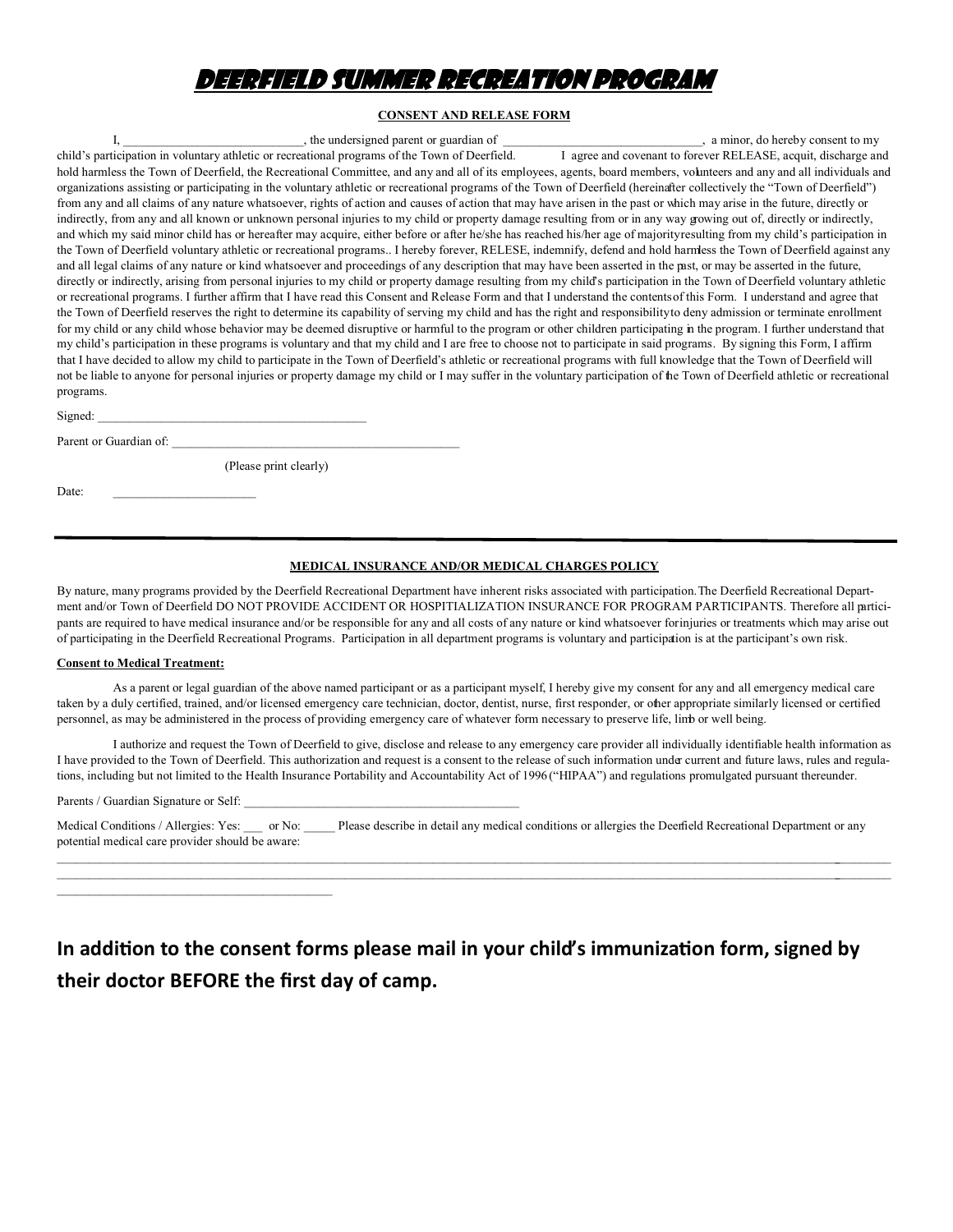# **IMAGE RELEASE FORM**

In consideration of participation in the Deerfield Recreation Department's

programs, the undersigned agrees that their likeness, or the likeness of their child/ward, may be photographed or videotaped and that such image may be published in an outlet used to promote or publicize the Deerfield Recreation Department's

programs.

| (Parent/Guardian Signature) | (Print Name) | Date |
|-----------------------------|--------------|------|
| Names of children:          |              |      |
|                             |              |      |
|                             |              |      |